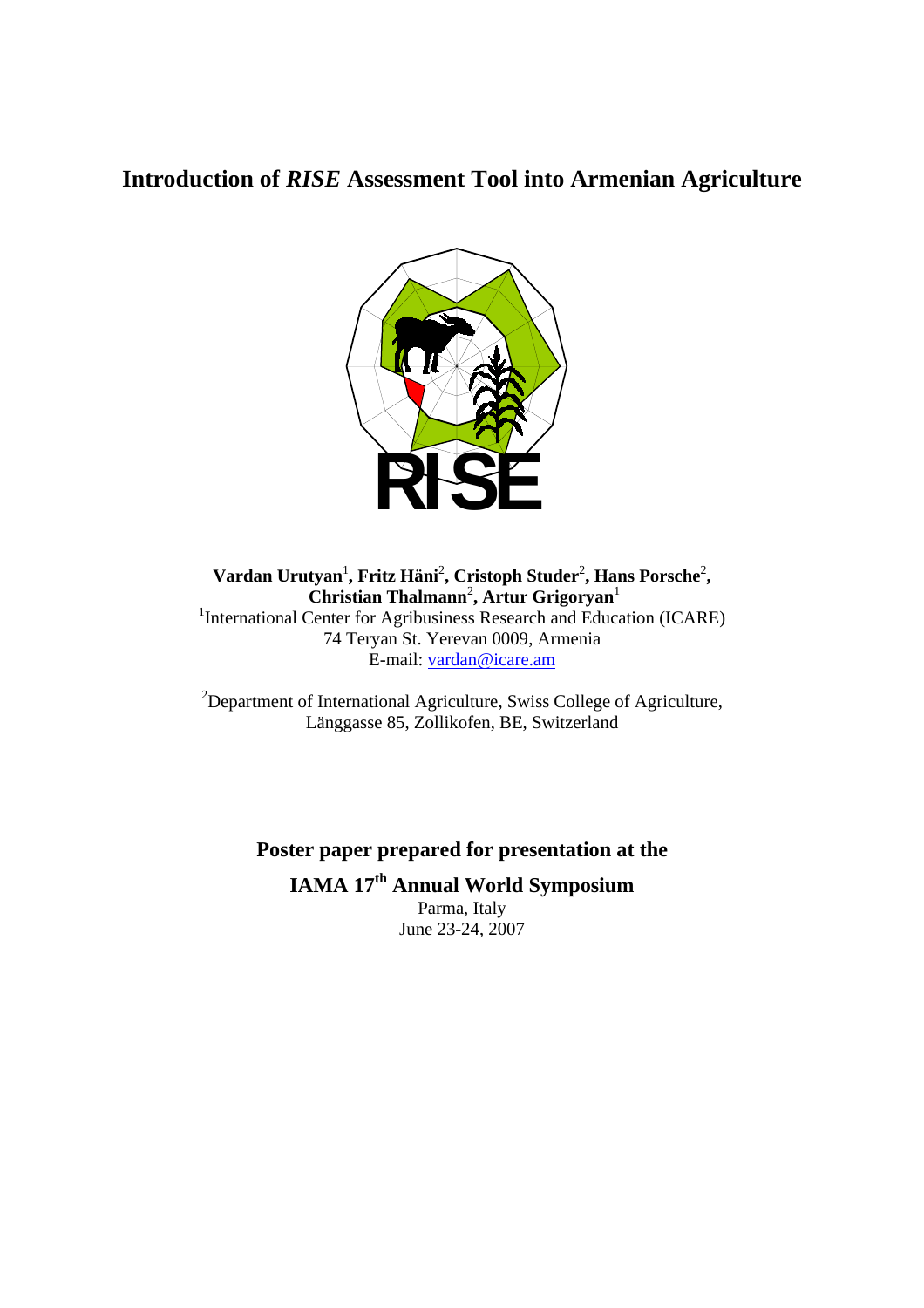#### **PROBLEM STATEMENT**

Since the collapse of the Soviet Union, the Armenian agriculture is facing severe problems, particularly with regard to marketing of farm produce. Levels of food consumption for a large percentage of the population fell far below the poverty line. A major shift has taken place to the cultivation of basic food crops for own consumption (cereals, potato) at the expense of fodder crops, fruit trees and vineyards and industrial crops. As a result, the Armenian small-holder agriculture has been transformed into a mixed crop/livestock farming system. Crop and livestock production yields are low as a result of the use of small quantities and poor qualities of agricultural inputs and inadequate farming practices.

Agricultural production in Armenia is well below its potential. In order to improve and develop efficient and sustainable agriculture the Ministry of Agriculture, jointly with the FAO, designed a "Strategy for Sustainable Agricultural Development" for Armenia (MoA/FAO 2002, 2004).

The strategy has the following objectives:

- to achieve real income growth of farmers through increased agricultural productivity in a sustainable manner;
- to provide opportunities for real income growth of off-farm rural poor; and
- to improve the food security of the urban population of Armenia, especially that of the poorest segments.

We advocate that several components of the above-mentioned strategy are in the scope of the **RISE** (**R**esponse-**I**nducing **S**ustainability **E**valuation) tool (Häni et al. 2002, 2003a, and 2003b, Studer et al. 2005). RISE can be considered a very useful and important tool to analyze and ease the current situation in the Armenian agriculture, and to achieve the objectives of the strategy. Through its dual benefit of (1) facilitating/inducing improvements at the farm level and (2) allowing for the identification of potentials and bottlenecks at larger scale, the use of RISE allows for simultaneous research and development on the ground.

## **BACKGROUND AND INTRODUCTION**

The project described here aims at analyzing the sustainability of agricultural production in Armenia and at improving it through farm advice and the facilitation of policy action to adapt framework conditions by using the **RISE** model. The RISE was developed by the Swiss College of Agriculture to assess and visualize the sustainability at farm level. The holistic sustainability assessment covers ecological, economic and social dimensions. The tool identifies strengths (potentials) and weaknesses with regard to sustainability, hereby providing the farmer with a testimonial on one side and the identification of intervention points for improvement on the other. RISE thus not only aims at diagnosis, but rather at the initiation of measures to improve sustainability of agricultural production. As a monitoring tool, RISE can visualize trends and developments over time on individual farms as well as within sectors or catchment areas (Häni et al. 2005).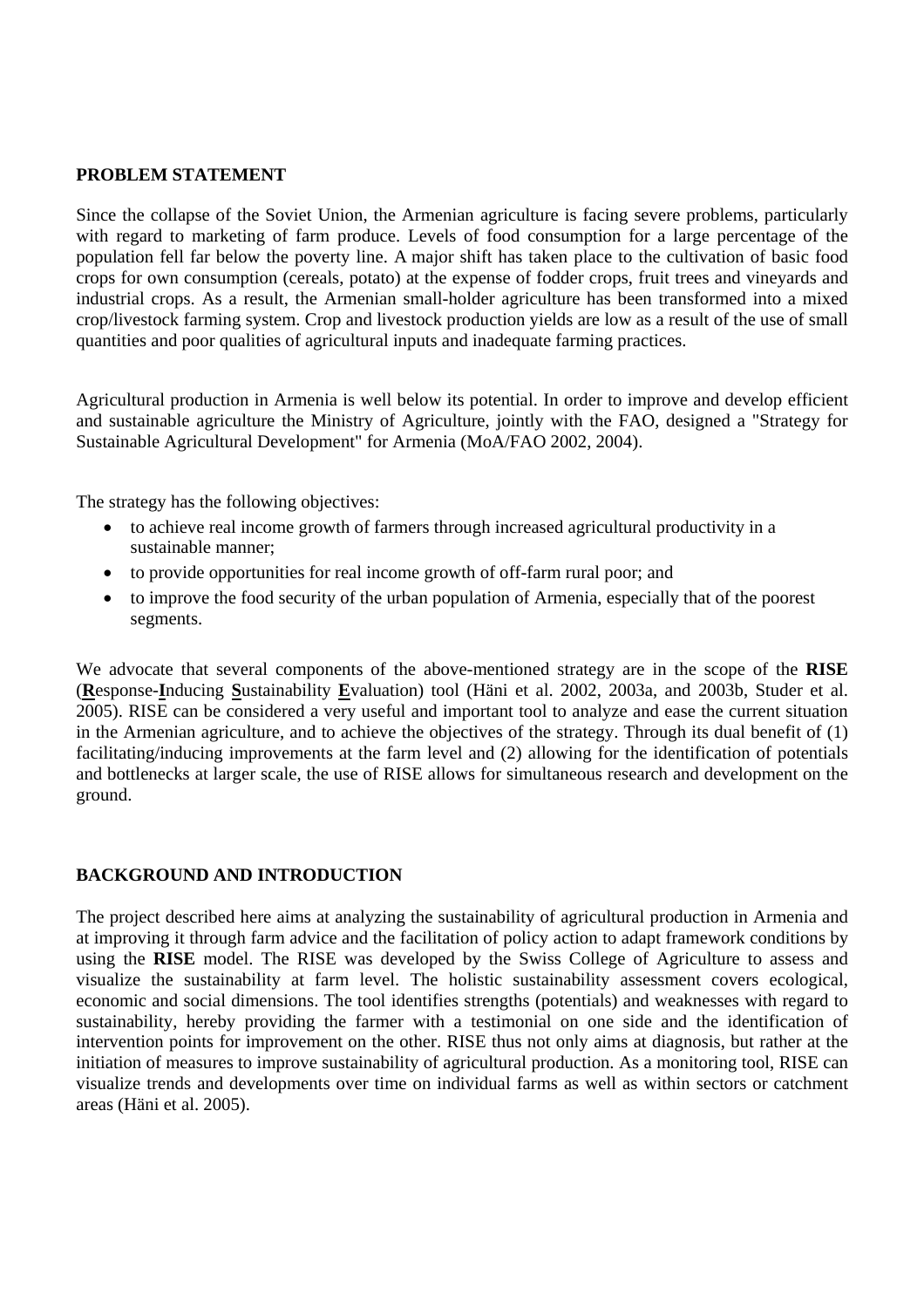A comprehensive questionnaire is being used in RISE sustainability evaluation. The indicators are calculated by the computer program RISE\_1.0, which was launched in spring 2005. A feedback discussion of the results with the farmer takes place after the indicator calculations, yielding ideas for potential measures to improve the current situation. Besides identifying specific measures at farm level to improve the situation, the analysis of larger samples can assist relevant institutions in identifying ways to adapt framework conditions (the political and economic environment) in order to improve prevailing weaknesses regarding the sustainability of agricultural production (e.g. Armenia Project).

In order to be able to introduce RISE assessment tool in Armenia, two Armenian team members, under the Swiss National Science Foundation's SCOPES Joint Research Project funding, received an intensive, one week training in interview and data processing in Zollikofen, Switzerland. Back in Armenia, the Armenian team started to adapt the RISE methodology and conduct several assessments at farm level.

The introduction of RISE to Armenia aims at substantially contributing to a sustainable production of agricultural products in Armenia. To this end, a core group of young scientists was introduced to RISE and the principles of sustainable agricultural production, and are disseminating this knowledge through the International Center for Agribusiness Research and Education (ICARE), a non governmental foundation, and the Armenian State Agrarian University (ASAU). The RISE methodology was customized to Armenian conditions and tested in a pilot project covering different (typical) farm types with a special focus on the dairy sector.

## **MATERIALS & METHODS**

#### *RISE Methodology*

RISE is a system-oriented tool assessing the farm enterprise in a holistic way based on 12 indicators covering ecological, economic and social aspects through about 60 parameters (Porsche et al., 2004). Each sustainability indicator contains parameters that outline the state (S) of the system and parameters that describe a driving force (D) on or within the system, driving it in a certain development direction. This allows a combination of a systems and an analytical approach. D allows considering the long-term tendencies and risks whereas S can serve as an analytical database for the actual situation. State parameters have a value between 0 (worst case) and 100 (best case). Driving force parameters are also computed on a scale between 0 and 100, but since they are valued as a negative pressure on the system, 0 indicates the best case and 100 the worst (biggest pressure). The Degree of Sustainability (DS) is calculated as  $DS = S - D$ . Individual indicators are considered sustainable if DS is above +10, the whole farm is considered sustainable if no indicator has a DS below –10 (Häni et al. 2003b, Studer et al. 2005). Values between –10 and +10 are here called threshold values because they represent a transition zone that borders on the one side sustainable and on the other side non-sustainable values.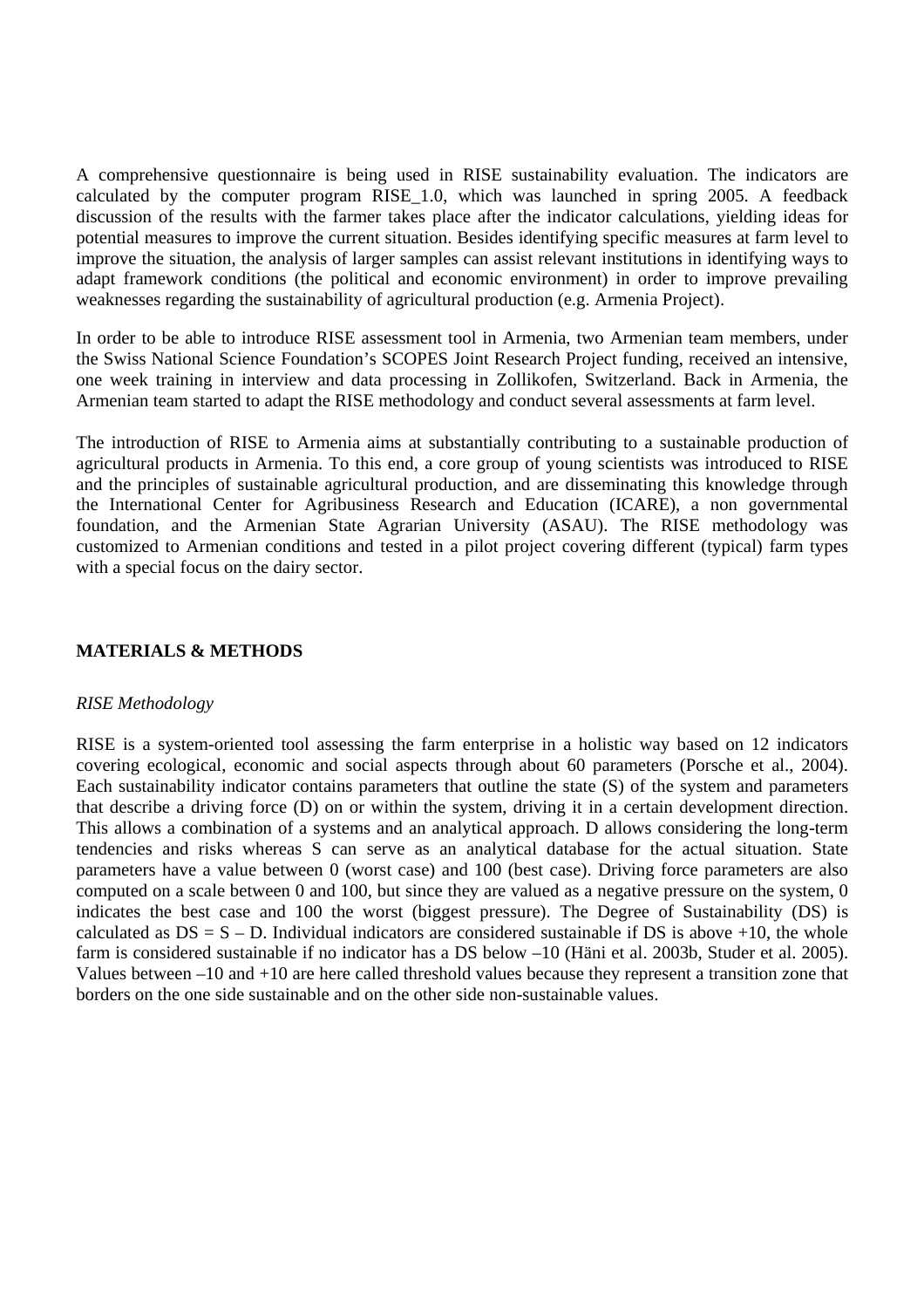

Figure 1: Methodology to calculate the degree of sustainability.



Figure 2: RISE Indicators and Sustainability Polygon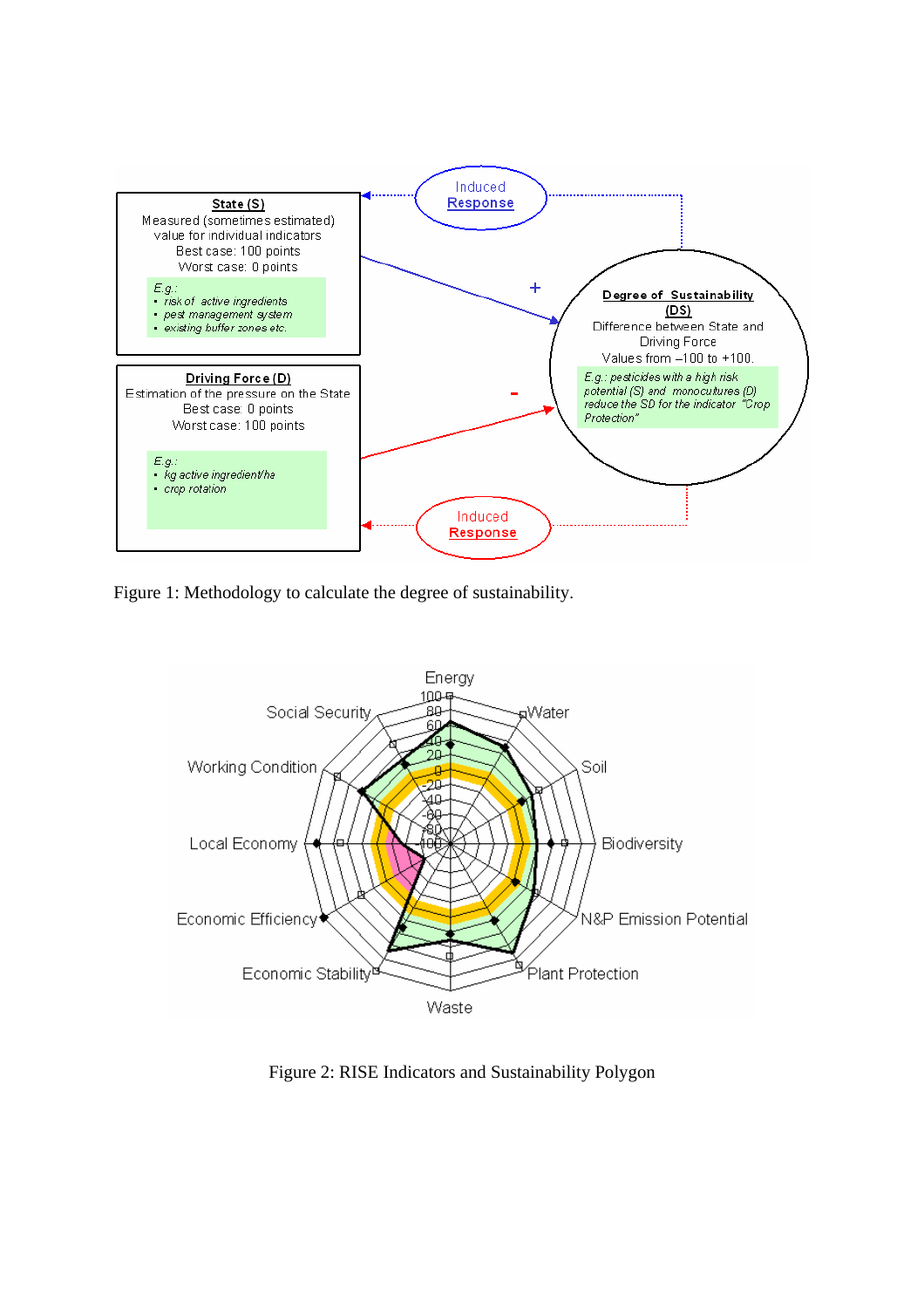| Energy                     |                         |
|----------------------------|-------------------------|
| Water                      | <b>Natural</b>          |
| Soil                       | resources               |
| Biodiversity               |                         |
| Emission Potential (N&P)   |                         |
| <b>Plant Protection</b>    | <b>Management</b>       |
| Waste                      |                         |
| <b>Economic Stability</b>  | <b>Economy</b>          |
| <b>Economic Efficiency</b> |                         |
| Local Economy              |                         |
| <b>Working Conditions</b>  | <b>Social situation</b> |
| <b>Social Security</b>     |                         |

## *Data collection*

The first RISE assessments in Armenia were completed on-site by two Armenian researchers, who had been trained at the Swiss College of Agriculture. Later a group of 4 young researchers received the RISE training from the project initiators. For the pilot project dairy sector was selected and 14 dairy farms from 5 provinces of Armenia have been assessed by the trained researchers. Data were entered into the RISE\_1.0 computer program provided by the RISE team in Switzerland. Thanks to already constructed sub-databases, lists of inventory, machinery, animal, crops, etc. in the computer program, it was possible to significantly decrease the time needed for data entry. The data was also reviewed and evaluated by Swiss partners for consistency and integrity.

## **RESULTS**

The results of 4 farms analysed out of 14 farms are displayed below.

Figure 3: Results for Farm 1 and Farm 2 (Lori Marz).

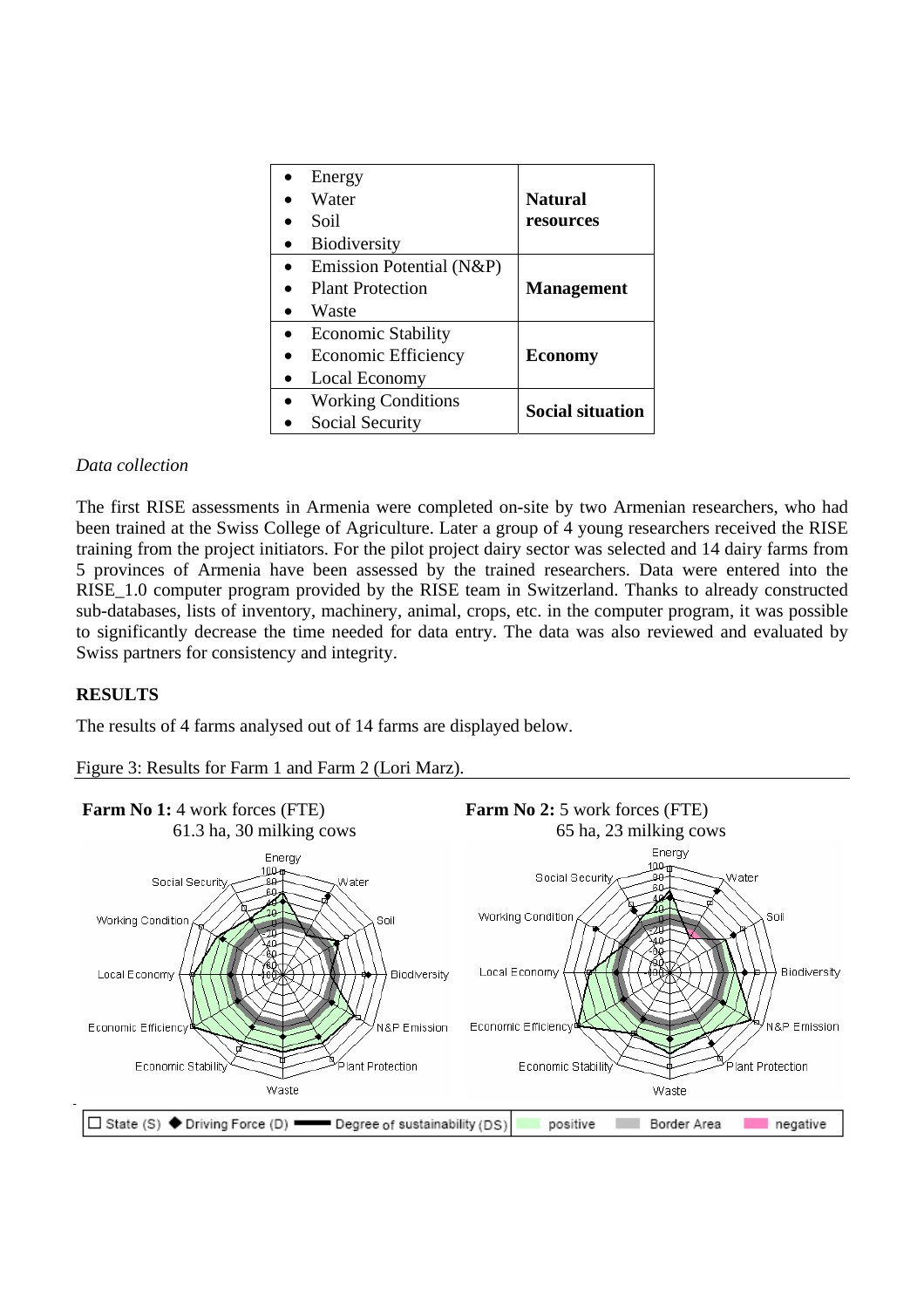Farm No 1 and Farm No 2 were located in Lori, which is known as a dairy region. The area of Lori marz is at 1600m -1700m above see level, the maximum elevation being 3196m. The farms did well on economic indicators but relatively bad on ecological indicators. The Water indicator displayed unsustainable situation as both farms had unstable water supply for plant protection and animal production. Soil indicator shows positive results for both farms but it's close to threshold value. These farms had never had soil nutrient analysis. Farm No 2 had plots with 100% visible erosion. Biodiversity indicator of Farm No 1 showed unsustainable situation, which is mainly due to an overall high intensity of production that includes fertilisation of all plots and regular pesticide applications. Compared to Farm No 1, the Farm No 2 didn't do well on social indicators. Both "Working Condition" and "Social Security" indicators displayed threshold values close to unsustainable situation. Workers didn't have written contracts, there were no emergency or rescue plan and emergency materials in case of an accident, the workers were heavily exposed to dust and noise, etc. "Social Security" indicator highlights some common situations in many farms analysed: old-age pension schemes, unemployment-, health-, accident- and disability insurance, protection against loss of earnings and against dismissal do not exist. The employees had private solutions, which were not sufficient. The wage differential at comparable work was relatively high in Farm No 2 (about 40%).

Figure 4: Results for Farm 3 and Farm 4 (Aragatsotn Marz).



Farm No 3 and Farm No 4 were located in Aragatsotn province of Armenia, known with fruit orchards and mixed dairy farming. The Farm No 3 displayed unsustainable situation in the majority of indicators. Both farms did very badly on ecological indicators. Farm No 3 shows sustainable performance on Energy indicator, which is due to low energy input per hectare. Somewhat sustainable situation shows Farm No 4 water indicator, due to both stable water quantity and quality. The reason is that the farm is located nearby the water canal. Soil and Biodiversity indicators displayed negative performance due to the reasons mentioned in Farm No 1. Here also the farms were lacking ecologically valuable field margins and the plots were most of the time with individual elements. The farms had never had soil nutrient analysis. The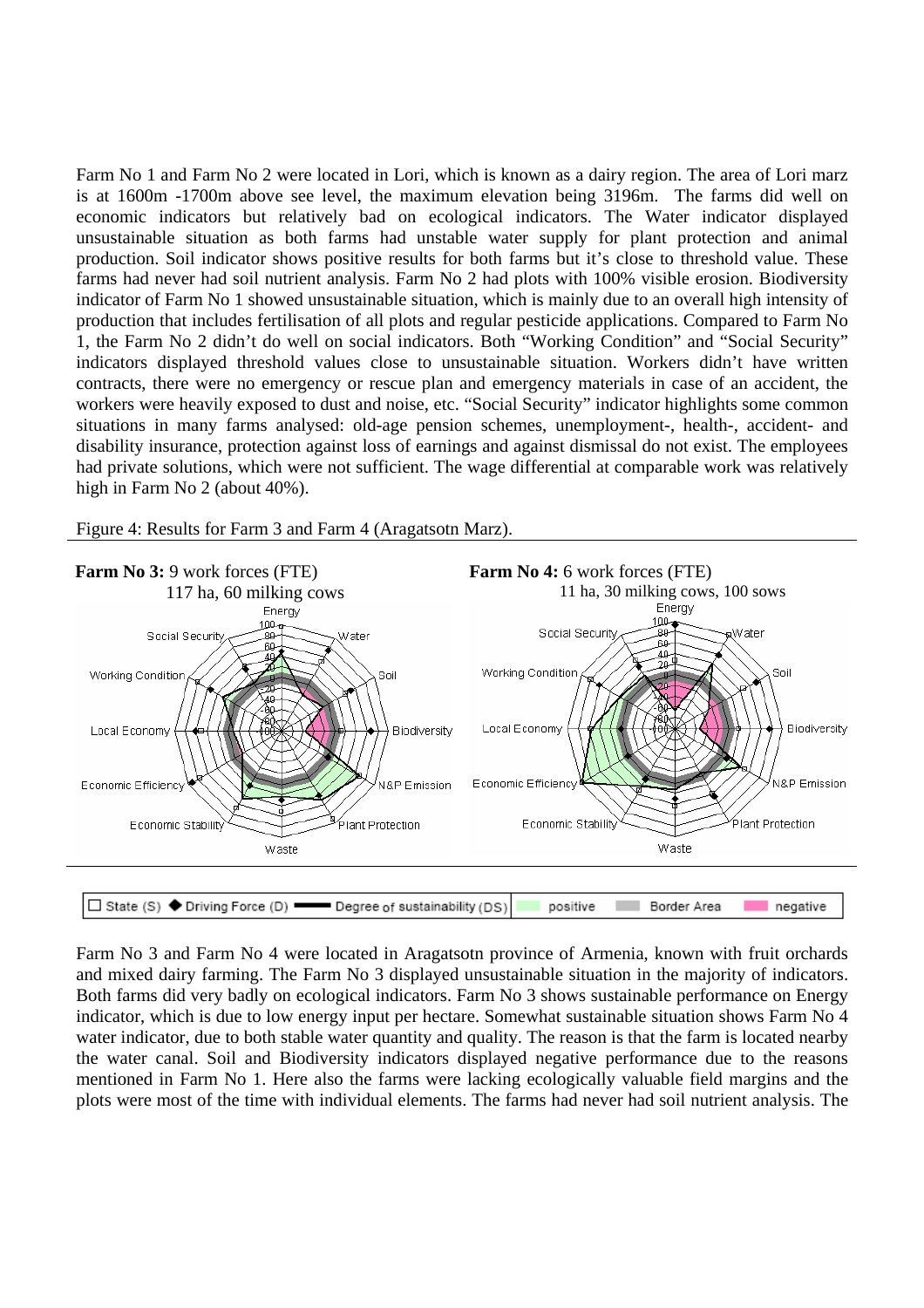Farm No 4 had very high amounts of waste produced and disposed on farm. "Plant Protection" indicator of Farm No 4 was on border value due to high quantities of PP means and applications.

"Working Condition" and "Social Security" indicators were similar to that of above-mentioned farms. Again workers didn't have written contracts, there were no emergency or rescue plan in case of an accident. Overtime hours were not compensated. Compared to Farm No 4 economic indicators, Farm No 3 showed a very poor performance. This farm operates in loss and worker salaries absorb more than 60% of total revenues.

## **CONCLUSIONS**

The RISE program is being successfully tested on dairy farms in differnet regions of Armenia. Although the results are preliminary and can not be generalized, one thing is obvious: RISE proved to be a suitable tool for the holistic evaluation of Armenian dairy farmers' sustainability. It is expected that the project will have a significant impact on the sustainability of agricultural production and the entire agricultural sector in Armenia. It has to be stressed that applying RISE not only targets a more rational use of the natural resources (energy, water, soil, biodiversity) and improved management practices (reduced emissions, proper crop protection and waste management). Through its holistic approach the tool also covers the most important economic and social aspects. Economic stability and efficiency of farming (including adequate income) and its effect on local economy (e.g. employment generation) as well as social security and working conditions in the agricultural sector are covered by the tool. These aspects are particularly important in a country like Armenia. A particular strength of the application of RISE is that it allows for the dual benefit of simultaneous research and development (i.e. improvements) on the ground. By establishing the basis for research (through sustainability assessments at farm level) improvements of farming practices are directly initiated in the feedback discussions between advisors or extension agents and farmers. The development and implementation of training modules by Armenian team members at the International Center for Agribusiness Research and Education and the Armenian State Agrarian University will raise awareness with students, scientists and extension services on the complexity and importance of sustainability issues in agriculture.